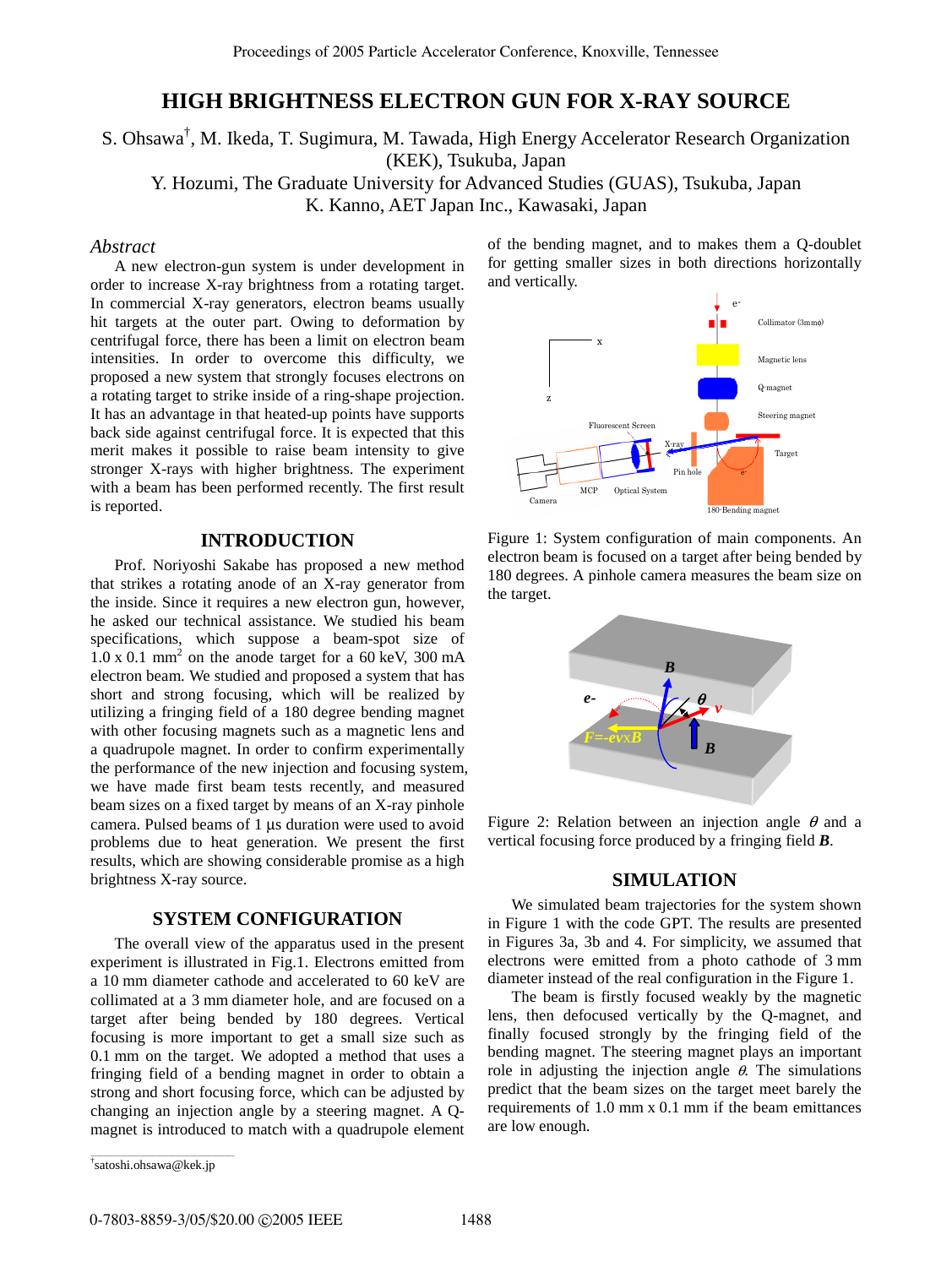





Figure 3b: Vertically projected beam distribution on the target.



Figure 4: Beam trajectory simulation from an electron gun to the target.

## **BEAM SIZE MEASUREMENT**

Electrons rotate horizontally in the flat chamber (Fig.5a) counter clockwise, and strike a fixed copper target (Fig.5c) that is installed through a mini flange in the right side of the chamber. The target has a function of a beam current monitor. It is a good sensor for roughly adjusting the focusing system.



Figure 5a: Flat chamber for 180-degree bending magnet.



Figure 5b: Be window. Figure 5c: A fixed target.



Figure 6: A pulse shape of a 1µs beam operated at 20Hz. The beam current was 68mA as can be reduced from the value on the picture.



Figure 7a: Picture of a graph paper ruled into 1-millimeter squares observed by a pinhole camera.



Figure 7b: Typical beam spot observed by a pinhole camera.